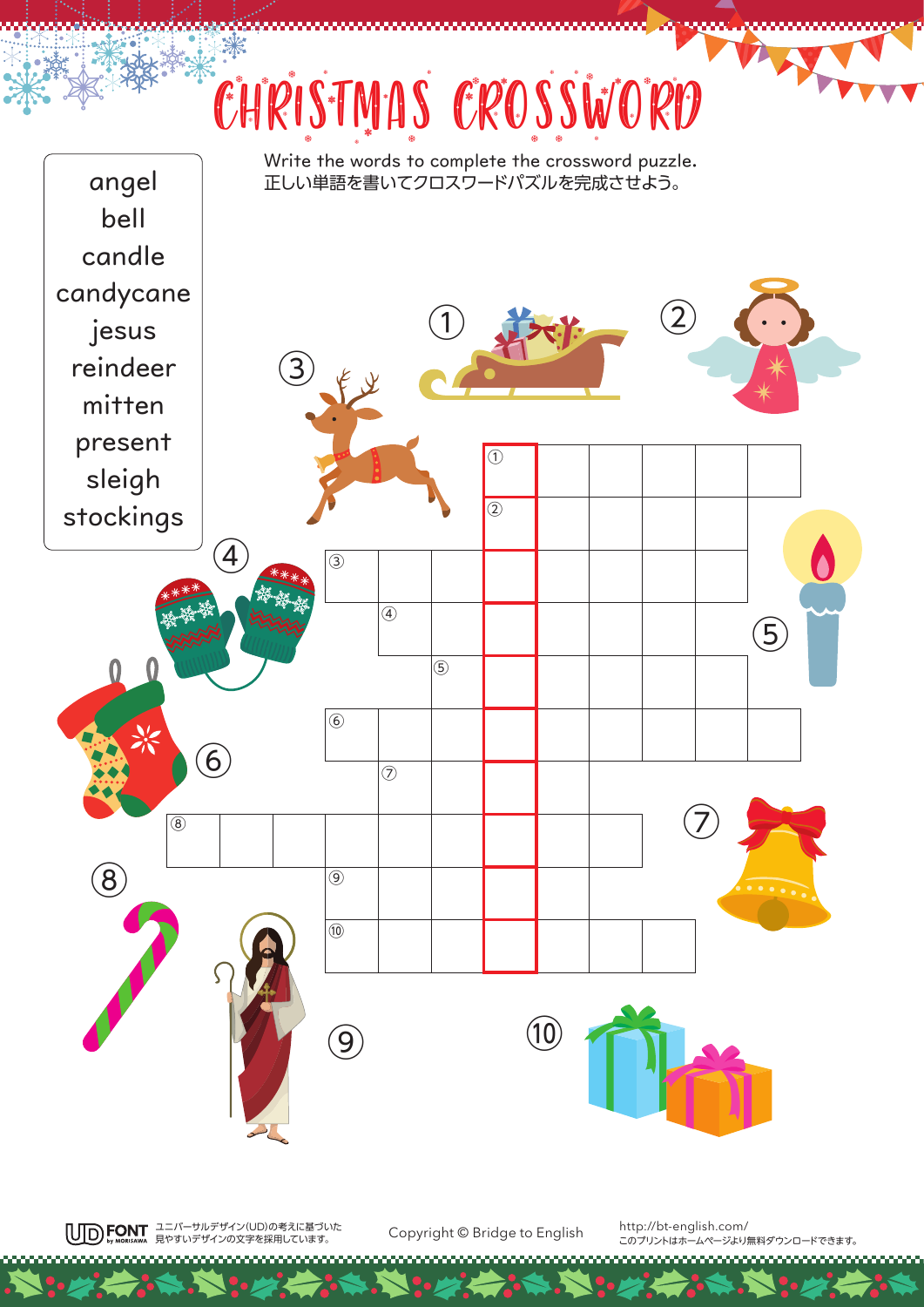## CHRISTMAS CROSSWORD



ユニバーサルデザイン(UD)の考えに基づいた 見やすいデザインの文字を採用しています。 

Copyright © Bridge to English http://bt-english.com/

このプリントはホームページより無料ダウンロードできます。

**Antonio Solo**